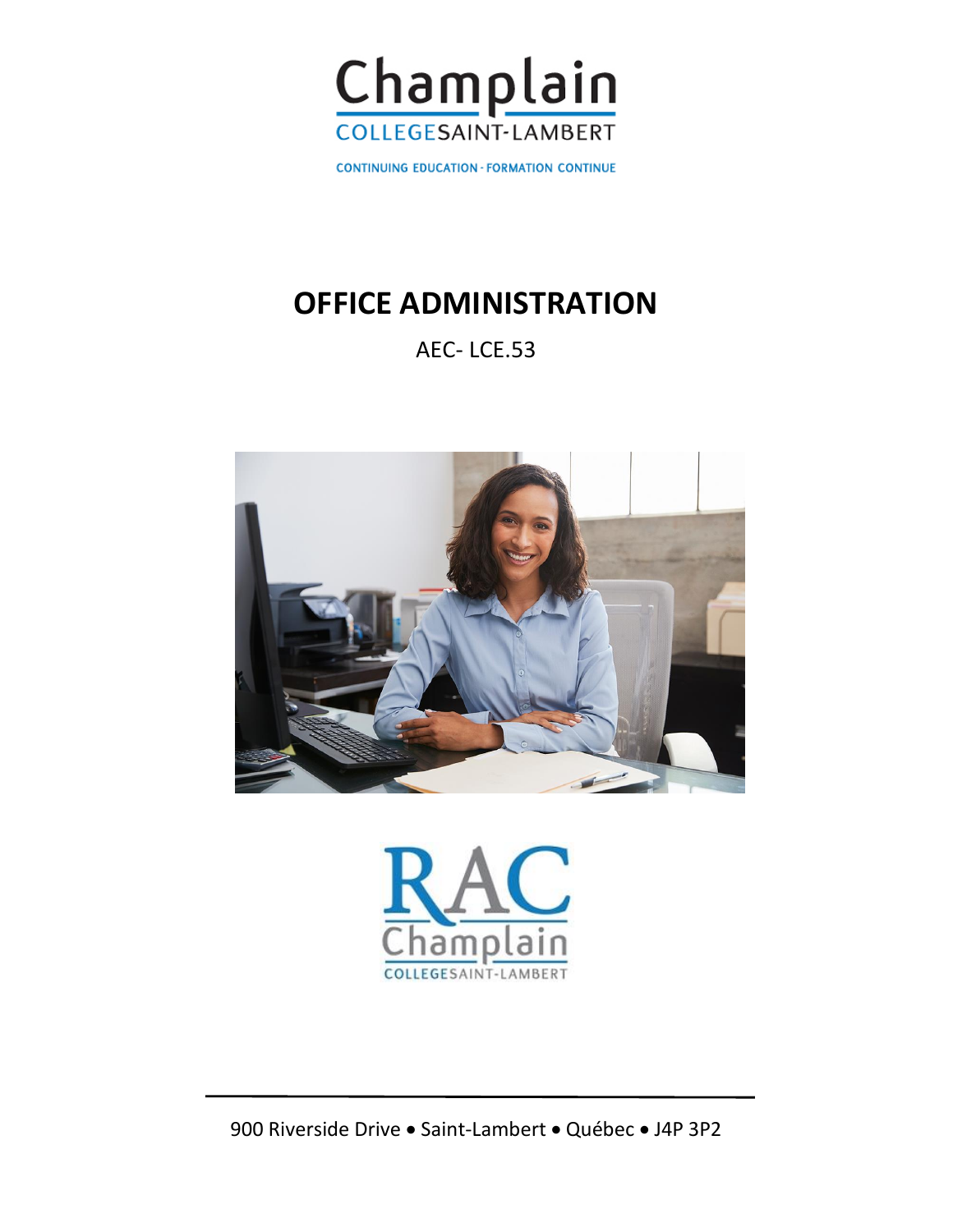# OFFICE ADMINISTRATION (AEC)

#### **What is RAC?**

The "Recognition of Acquired Competencies" (RAC) is a process that allows adults to be evaluated and to obtain official recognition for competencies (skills and knowledge) acquired on the job or through real-life experience.

#### **What are the advantages of RAC?**

- Helps you get evaluated for skills you already know
- Provides official recognition of your competencies
- Improves your employability and career outlook
- Is flexible to suit your schedule and your lifestyle.

### **Which diploma do I get?**

Upon successful completion of the RAC Office Administration process, you will be awarded an AEC in Office Administration (Attestation of Collegial Studies) recognized by the Minister of Higher Education. This is a technical administration certification.

N.B. Also available is the DEC (Diploma of College Studies) in Office Management. Speak to the program advisor or your employer's Human Resources department to know which certification is best for your needs. The DEC is a more complex process.

#### **Is an AEC in Office Administration for me?**

- This is for administrative assistants, executive assistants, receptionists, office coordinators, and office clerks who have been working in the field for several years.
- This is for people who are already working in an office environment and wish to get a certification for their competencies and for their knowledge.

#### **How long does it take?**

The duration is approximately 6-9 months depending if the individual is currently working or not, to complete the *program specific* competencies.

\*If you have already taken college courses or have a higher education degree, an in-depth file analysis will be done to grant substitutions and/or equivalencies where needed.

## **How much does it cost?**

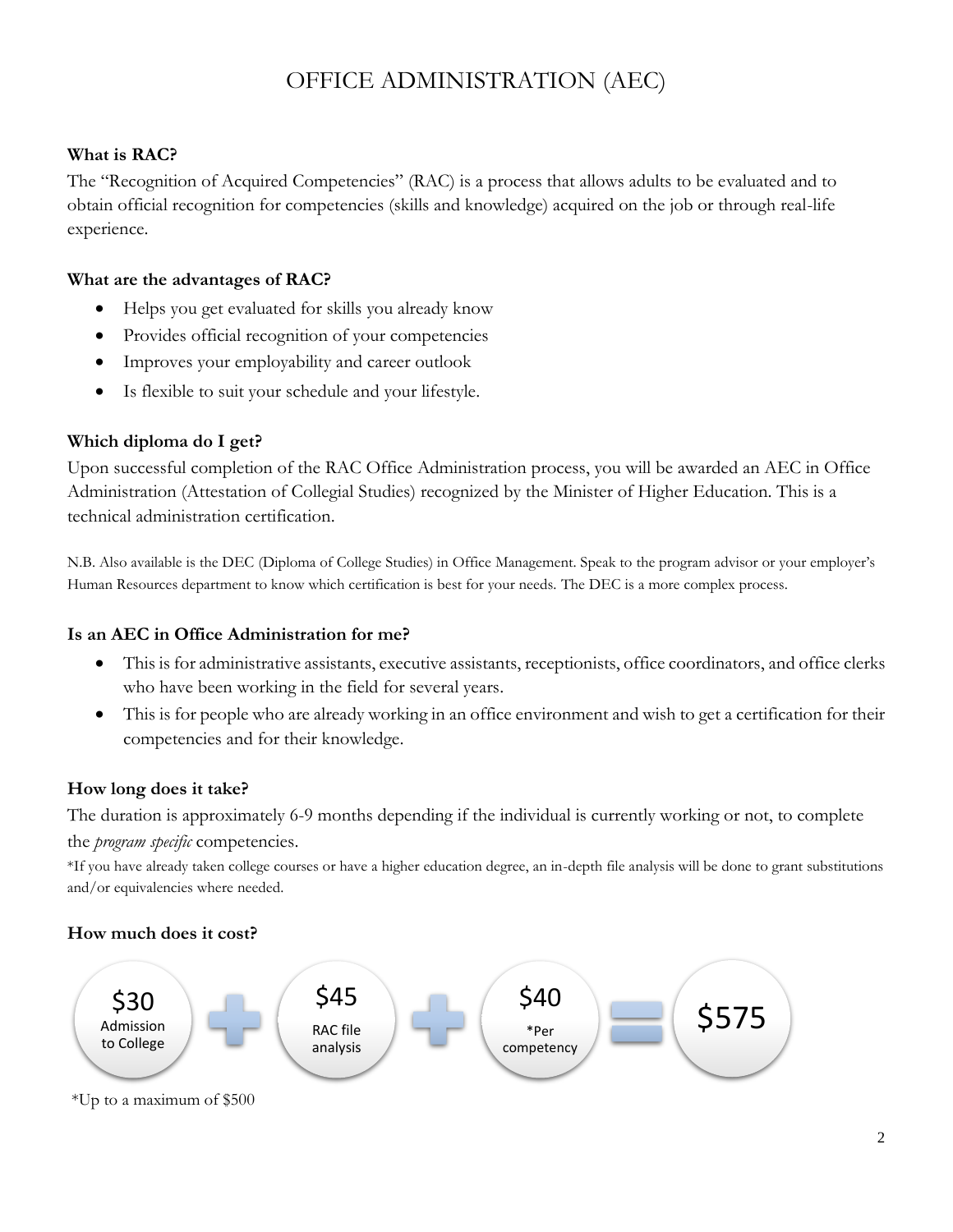- All applicants must pay the \$30 application fee and \$45 file analysis fee before moving forward to the next step; the Validation Interview. This \$75 is non-refundable and must be paid online with a credit card.
- Applicants who have previously attended Champlain College, will not be charged the \$30 application fee.

#### **What are the admission requirements?**

- Candidates must be 20 years of age or older and have been absent from full-time CEGEP studies for at least one year prior to admission to the program.
- Candidates must have a High School Degree or experience and training deemed sufficient by the College Administration.
- Potential candidates must have a good written and spoken level of French to be admitted.
- 

•

#### **What are the competencies?**

- The Office Administration program consists of 14 competencies.
- The competencies have been grouped into clusters to create an efficient evaluation process where candidates can demonstrate more than one competency at a time. There are 5 clusters and 2 independent competencies. Candidates will need to demonstrate that they are knowledgeable in the following areas.

| Competency<br>code | <b>CLUSTER A: Production and word processing of documents</b>                                              |
|--------------------|------------------------------------------------------------------------------------------------------------|
| <b>00UW</b>        | Use Microsoft Word: format a document, do a mail merge.                                                    |
| 00UZ               | Write English texts and perform English linguistic revision: write, summarize, correct & improve a text.   |
| 00VA               | Produce administrative documents: agendas, memos, reports.                                                 |
|                    | <b>Cluster B.2: Financial Resources Management</b>                                                         |
| 00V8               | Manage basic finances: perform Bookkeeping operations, balance petty cash, and produce a budget.           |
| XU00               | Use Microsoft Excel: produce a spreadsheet, process a multi-sheet document, and use graphs.                |
|                    | <b>Cluster C: Office administration management</b>                                                         |
| 00VE               | Use a records management system: establish a filing system according to laws and timelines and storage.    |
|                    | Cluster D: Oral and written communication in French                                                        |
| 00V0               | Write French texts and perform French linguistic revision: write, summarize, correct & improve a text.     |
| 00V1               | Communicate in French: do an oral presentation and carry a business conversation.                          |
|                    | <b>Cluster F: Professional activities organization</b>                                                     |
| 00UY               | Communicate in English: make an oral presentation and carry a business conversation.                       |
| 00VM               | Plan an event: organize an event and ensure functioning and follow to the event.                           |
| 00V3               | Use office tools: treat mail, emails and use outlook calendars.                                            |
| 00V5               | Interact in various work situations: use interpersonal skills, stress management technics and team spirit. |
|                    | Independent                                                                                                |
| 00V9               | Use a database: create and operate a database using proper fields, forms and reports.                      |
| EFA8               | Internship.                                                                                                |

N.B. Champlain College Saint-Lambert is an English-speaking college; seminars are in English.